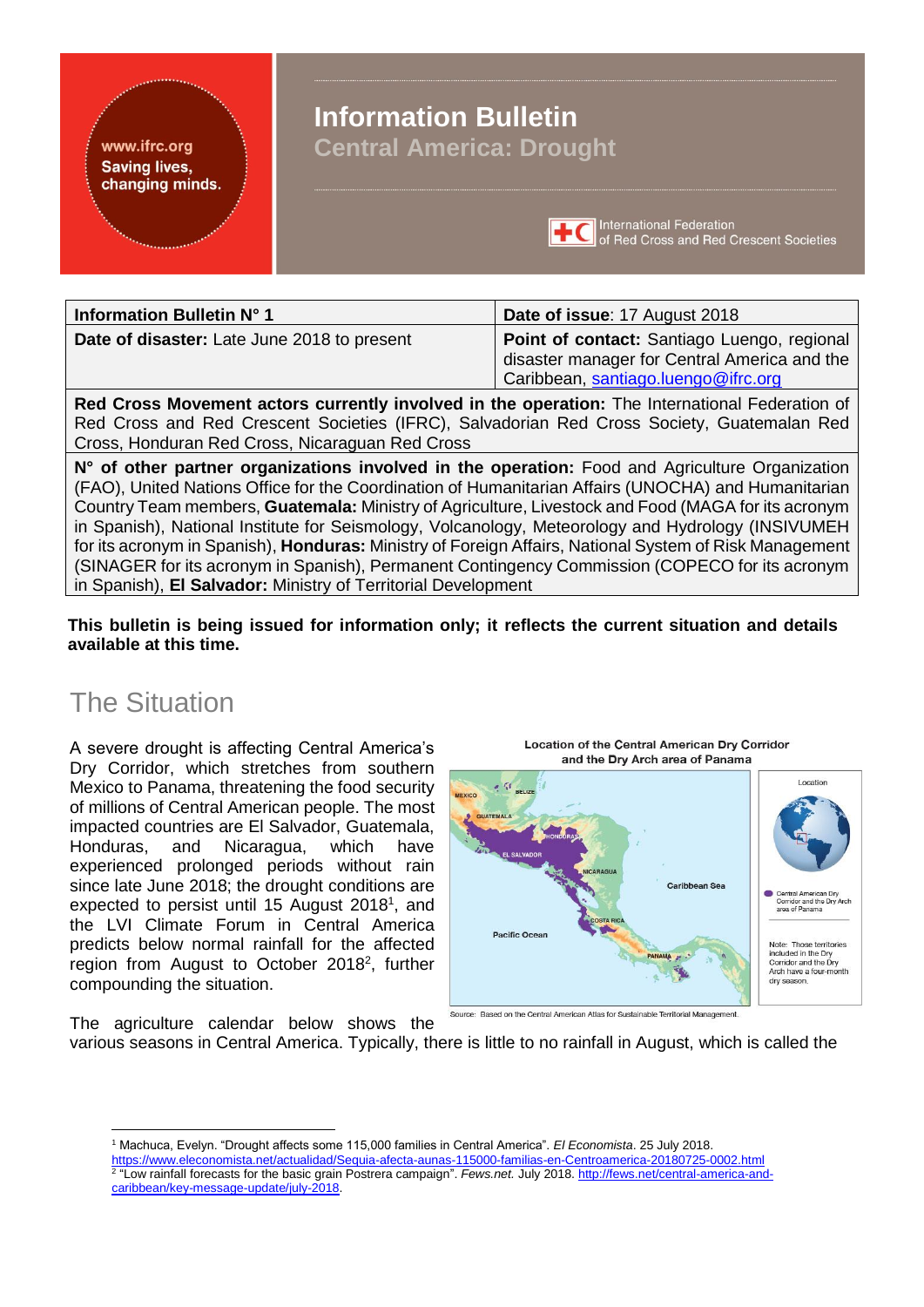

*canícula<sup>3</sup>* in Spanish*.* However, since the *canícula* arrived much earlier than usual this year, crops losses have been significantly higher in the affected areas due to the sustained drought conditions.

The drought could lead to further internal immigration in the Americas, as climatic factors have impelled people to emigrate from the Northern Triangle's Dry Corridor to the United States of America and elsewhere. A United Nations study found that more than 50 per cent of the Central Americans migrants apprehended by Mexican authorities identified as agricultural workers, and 80 per cent of Guatemalan migrants are from rural, predominantly agricultural areas with comparable homicide rates to the United States of America. Furthermore, a 2017 World Food Programme study revealed that almost half of the migrants that were interviewed reported they were food insecure and that 75% of them had been obliged to use emergency coping strategies such as selling their land; migrants from the most droughtafflicted areas that left between 2014 and 2016 gave "no food" as their primary reason for emigrating<sup>4</sup>. Increases in oil prices and corn prices spurred by the situation in Nicaragua, crop losses and price speculation, and a continued decrease in coffee prices could cause further instability and spark more internal immigration<sup>5</sup>.

# Country Situation & Red Cross and Red Crescent action



**Population affected**: 77,322 families **Cost of damage:** USD\$37 million

| <b>Situation</b>                                                                                                                                                                                                                                                                                                                                                                                                                                                                                                                                                                                                                                                    | <b>Salvadorian Red Cross Society action</b>                                                                                                                                                                                                                                                                                                                                                                                                                                                                                                                                         |
|---------------------------------------------------------------------------------------------------------------------------------------------------------------------------------------------------------------------------------------------------------------------------------------------------------------------------------------------------------------------------------------------------------------------------------------------------------------------------------------------------------------------------------------------------------------------------------------------------------------------------------------------------------------------|-------------------------------------------------------------------------------------------------------------------------------------------------------------------------------------------------------------------------------------------------------------------------------------------------------------------------------------------------------------------------------------------------------------------------------------------------------------------------------------------------------------------------------------------------------------------------------------|
| El Salvador's Ministry of Agriculture and Livestock<br>$\bullet$<br>(MAG for its acronym in Spanish) confirmed that the<br>drought has affected approximately 57,000 hectares<br>of land, of which around 22,000 hectares of cropland<br>has been destroyed, resulting in the loss of 2.7 million<br>quintals of corn and USD\$37 million in damages.<br>The Salvadorian Chamber of Small and Medium<br>$\bullet$<br>Agricultural Producers (CAMPO) estimates that the<br>corn crop losses to date are even higher at 4.1 million<br>quintals and that they could surpass 6 million quintals<br>if the drought continues since 2.3 million quintals are<br>at risk. | The National Society is coordinating actions with<br>local actors (municipal commissions) for the<br>performance of a Damage and Needs Analysis<br>Assessment (DANA) in the affected areas<br>meetings with National<br>hold<br><b>Will</b><br>Society<br>$\bullet$<br>departmental delegation to analyze the DANA results<br>from the most affected departments and cities<br>Participating in coordination<br>with<br>meetings<br>government authorities and Red Cross Red Crescent<br>partners<br>Conducted visits to affected zones of San Vicente,<br>Usulutan and San Miguel. |
|                                                                                                                                                                                                                                                                                                                                                                                                                                                                                                                                                                                                                                                                     |                                                                                                                                                                                                                                                                                                                                                                                                                                                                                                                                                                                     |

<sup>&</sup>lt;sup>3</sup> "Dog days" of summer in English

<sup>5</sup> Low rainfall forecasts for the basic grain Postrera campaign". Fews.net. July 2018[. http://fews.net/central-america-and](http://fews.net/central-america-and-caribbean/key-message-update/july-2018)[caribbean/key-message-update/july-2018.](http://fews.net/central-america-and-caribbean/key-message-update/july-2018)

<sup>4</sup> Seay-Fleming, Carrie. "Beyond Violence: Drought and Migration in Central America's Northern Triangle". *New Security Beat*. 12 April 2018[. https://www.newsecuritybeat.org/2018/04/violence-drought-migration-central-americas-northern-triangle/.](https://www.newsecuritybeat.org/2018/04/violence-drought-migration-central-americas-northern-triangle/)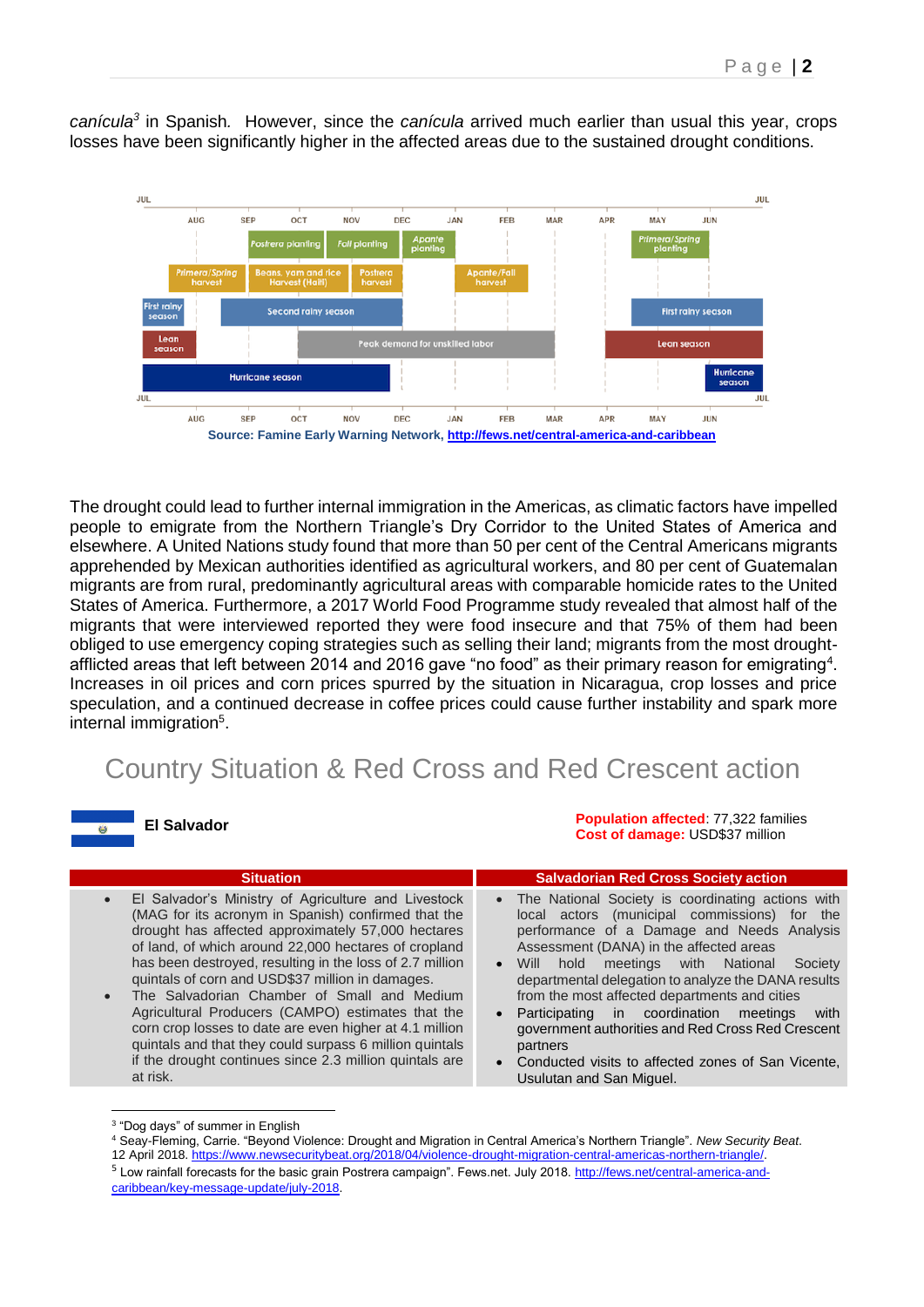- MAG will import around 870,000 quintals of corn, a staple food in El Salvador, in September 2018 to offset the losses; however, local farmers contend that the imports will artificially deflate the price of corn in El Salvador, worsening their predicament.
- Strong to severe drought (40 consecutive days without rain) lasted until 31 July 2018 in the eastern part of the country
- Central and western part of the country experienced weak to moderate drought
- Rainfall for a 10-day period that ended on 7 August 2018
- The cooling of the Atlantic Ocean and the warming of the Pacific Ocean are generating unfavourable conditions to produce rain<sup>6</sup>
- If the drought continues and the temperature increased, these conditions could produce forest fires in the affected areas
- The drought has affected 77,322 agricultural families<sup>7</sup>
- **The Direction General of Civil protection declared a red alert for 143 municipalities in the central and eastern parts of the country on 24 July 2018 to provide humanitarian assistance to the affected families<sup>8</sup>**

# **Guatemala**

1

- 141,000 agricultural families in the country's 9 most affected departments have lost 115,000 hectares of crops, causing 334 million quetzals (GTQ) (44,460,294 Swiss francs [CHF]) in economic losses.
- In eastern Guatemala, the drought has destroyed more than 80% of corn and bean crops planted in May 2018 at the start of winter, jeopardizing the food security of thousands of Guatemalan families in the coming months.
- Preliminary estimates suggest that the drought is affecting 150 municipalities and 1.5 million people from around 300,000 families
- The National Council of Food Security and Nutrition (CONASAN for its acronym in Spanish) held an extraordinary session in which it approved a roadmap to attend to the emergency based on the twin objectives of addressing food insecurity and restoring the agricultural sector
- The government needs GTQ 600 million (CHF 79,872,266) to attend to the emergency, but its ministries do not have the required financial resources<sup>9</sup>
- **The government is analyzing whether to declare a state of emergency<sup>10</sup>**

**Population affected: 1.5 million people Cost of damage:** CFH\$44.5 million

#### **Situation Guatemalan Red Cross actions** The National Society will conduct sectorial assessments in zones prioritized by national authorities

- Participating in coordination meetings with government authorities
- Exchanging information about the situation with other humanitarian organizations and the United Nations agencies in Guatemala

<sup>9</sup> Disaster Management Information System (DMIS) report from 16 August 2018

<sup>6</sup> El Salvador's Ministry of Environment and Natural Resources (MARN) report

<sup>7</sup> El Salvador declares red alert for drought that has affected more than 77,000 farmers". *Infobae*. 24 July 2018.

[https://www.infobae.com/america/america-latina/2018/07/24/el-salvador-declaro-alerta-roja-por-sequia-que-afecta-a-mas-de-](https://www.infobae.com/america/america-latina/2018/07/24/el-salvador-declaro-alerta-roja-por-sequia-que-afecta-a-mas-de-77-000-agricultores/)

[<sup>77-000-</sup>agricultores/.](https://www.infobae.com/america/america-latina/2018/07/24/el-salvador-declaro-alerta-roja-por-sequia-que-afecta-a-mas-de-77-000-agricultores/) 8 "Central America requests international aid for effects of drought". *Prensa Libre*. 29 July 2018.

[https://www.prensalibre.com/guatemala/comunitario/centroamerica-pide-ayuda-internacional-por-efectos-de-sequia.](https://www.prensalibre.com/guatemala/comunitario/centroamerica-pide-ayuda-internacional-por-efectos-de-sequia)

<sup>10</sup> "Guatemala analyzes declaration of disaster for drought". *El Nuevo Diario*. 4 August 2018.

[https://www.elnuevodiario.com.ni/internacionales/centroamerica/471341-guatemala-sequia-calamidad-medio-ambiente/.](https://www.elnuevodiario.com.ni/internacionales/centroamerica/471341-guatemala-sequia-calamidad-medio-ambiente/)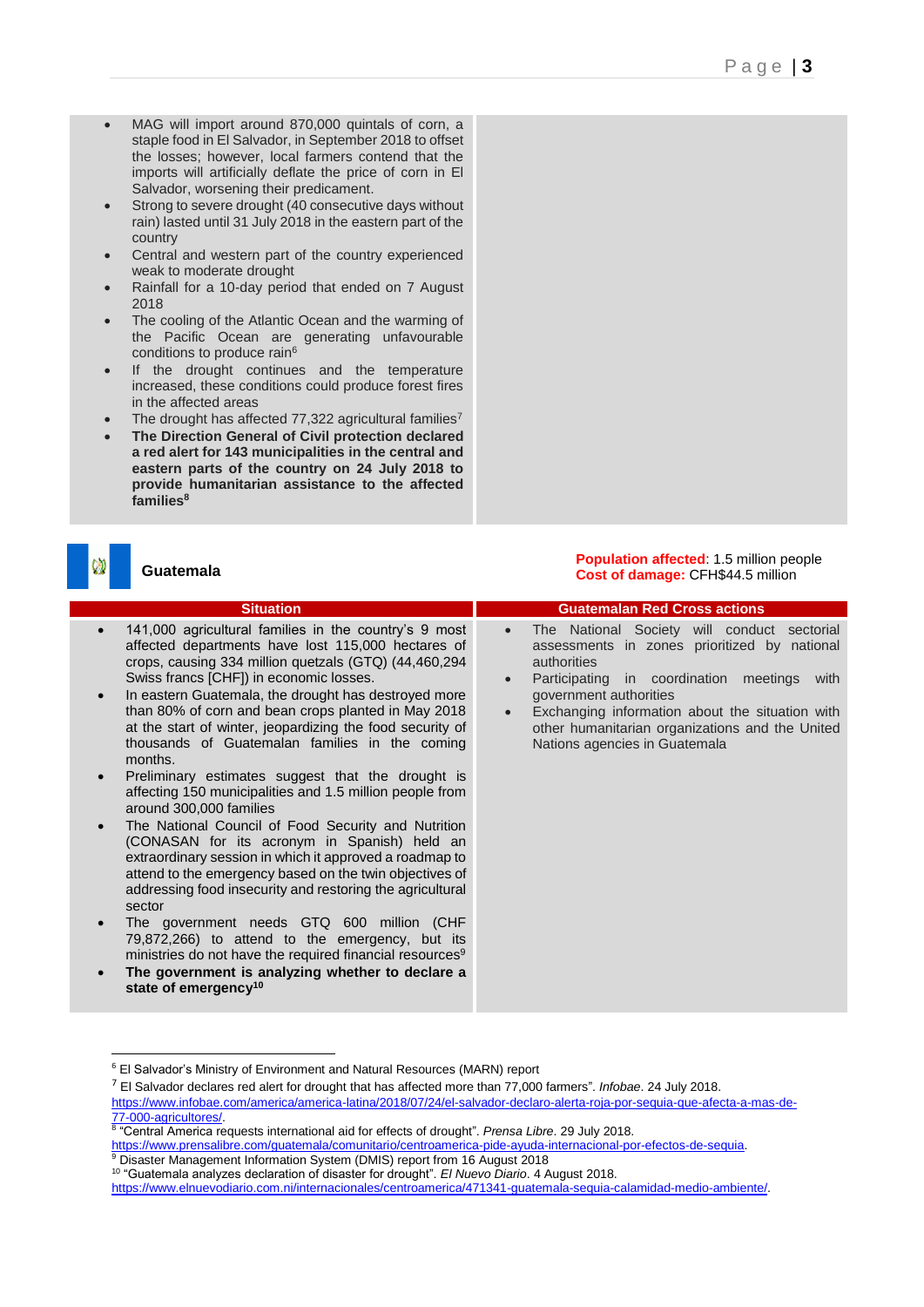# **Honduras**

 $\frac{1}{4}$   $\star$   $\frac{1}{4}$ 

**Population affected**: 72,000 families **Cost of damage:** TBD

| <b>Situation</b>                                                                                                                                                                                                                                                                                                                                                                                                                                                                                                                                                                                                                                                                                                                           | <b>Honduran Red Cross actions</b>                                                                                                                                                                                                                                                                                                                                                       |
|--------------------------------------------------------------------------------------------------------------------------------------------------------------------------------------------------------------------------------------------------------------------------------------------------------------------------------------------------------------------------------------------------------------------------------------------------------------------------------------------------------------------------------------------------------------------------------------------------------------------------------------------------------------------------------------------------------------------------------------------|-----------------------------------------------------------------------------------------------------------------------------------------------------------------------------------------------------------------------------------------------------------------------------------------------------------------------------------------------------------------------------------------|
| The drought has impacted 72,000 families in 66<br>municipalities in the Dry Corridor through the<br>destruction of 82% of the corn crop and 83% of its bean<br>crop planted during the first harvest<br>Government formed a task force to assess the<br>drought's impact and generate a plan of action through<br><b>SINAGER</b><br>With the current the crop losses, the affected families'<br>$\bullet$<br>seed reserves will not last until the end of 2018<br>Since most of the families in the affected area are<br>subsistence farmers, their risk is much more elevated<br>The government has not declared a state of<br>emergency or alert, but it may do so depending upon<br>the results of the damage assessments <sup>11</sup> | • The National Society is actively monitoring the<br>situation<br>Participating in inter-institutional meetings as part of<br>$\bullet$<br>its auxiliary role to the state in respect to<br>humanitarian actions<br>Coordinating with COPECO and SINAGER as part of<br>$\bullet$<br>the task force<br>Coordinating damage assessments with the Spanish<br>$\bullet$<br><b>Red Cross</b> |

# **Nicaragua**

#### **Population affected**: 300,000 people **Cost of damage:** TBD

| <b>Situation</b>                                                                                                                                                                                                                                                                                                          | <b>Nicaraguan Red Cross actions</b>                                                                                    |
|---------------------------------------------------------------------------------------------------------------------------------------------------------------------------------------------------------------------------------------------------------------------------------------------------------------------------|------------------------------------------------------------------------------------------------------------------------|
| 30% of the corn crop in Nicaragua's Chinandega<br>department has been lost (official economic estimates<br>of the losses are currently unavailable).<br>According to a February 2018 Nicaraguan Institute for<br>Territorial Studies (INETER for its acronym in<br>Spanish)'s Map of Drought Vulnerabilities and Threats, | Due to the situation in the country, the National<br>Society can only perform a secondary analysis of<br>the situation |



#### **Actions**

- The IFRC's Disaster and Crisis Department is maintaining continuous communication with the affected National Societies and Humanitarian Country Teams (HCTs)
- Forming a multi-disciplinary team to provide support and conduct emergency assessments

at least 300,000 Nicaraguans in 596 communities live

in areas that are susceptible to droughts

• Assessing the situation to determine whether to launch a regional Disaster Relief Emergency Fund (DREF) to restore food security or an Emergency Appeal to restore food security and livelihoods; whichever one is issued will be linked to an operational plan

1

<sup>&</sup>lt;sup>11</sup> DMIS report from 7 August 2018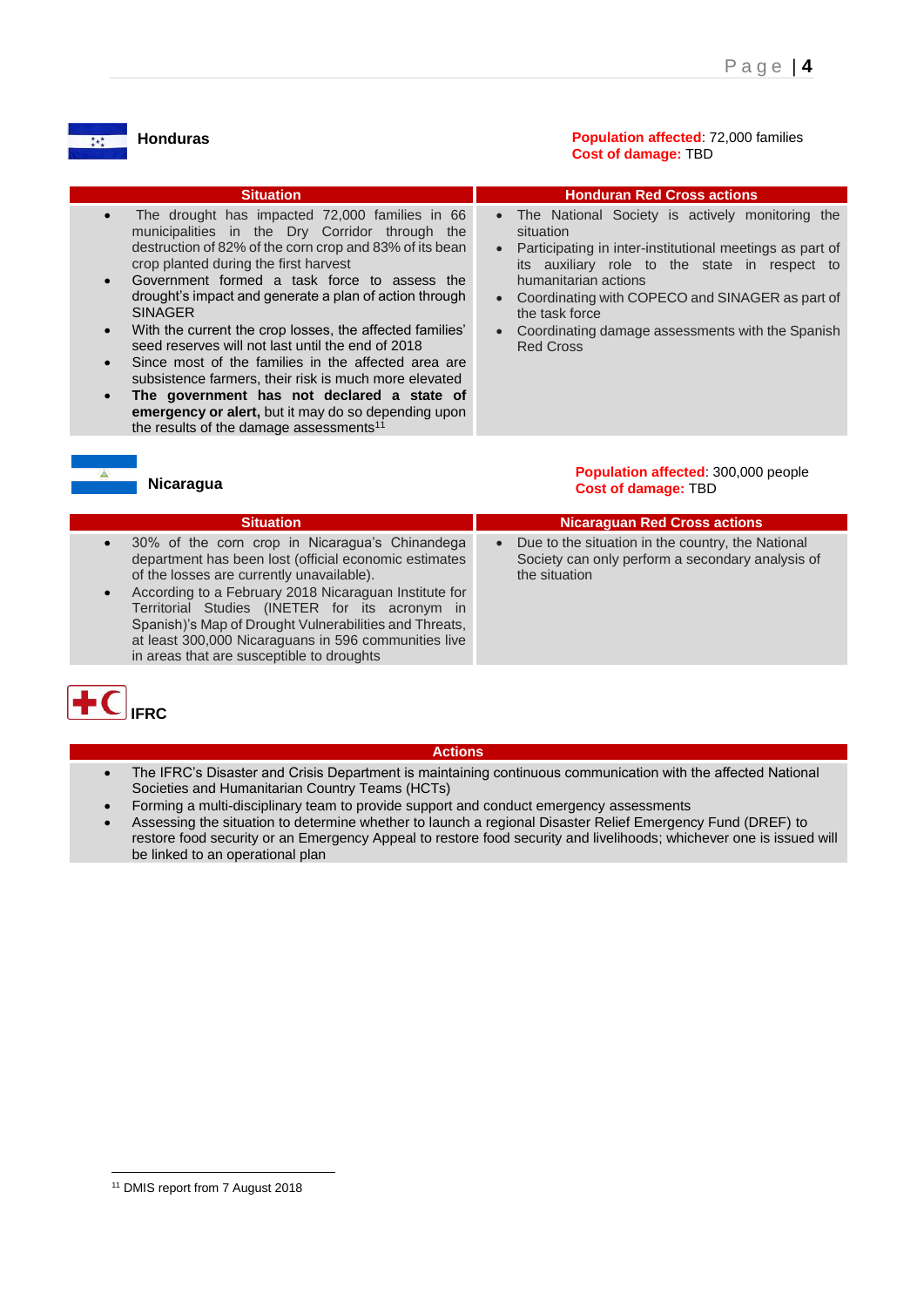## **Contact information For further information specifically related to this operation please contact:**

# **In the IFRC Country Cluster Office for Central America**

• Nelson Aly Rodriguez, head of country cluster support office for Central America, telephone: +504 9986 0160, and Email: [nelson.alyrodriguez@ifrc.org](mailto:nelson.alyrodriguez@ifrc.org) 

# **In the Guatemalan Red Cross:**

• Anabella Folgar Bonilla, president of Guatemalan Red Cross, phone: +502 23816515; email: [presidencia@cruzroja.gt](mailto:presidencia@cruzroja.gt) 

• Daniel E. Javiel Orellana, general director, Guatemalan Red Cross; phone: +502 23816515; email: [direcciongeneral@cruzroja.gt](mailto:direcciongeneral@cruzroja.gt) 

# **In the Honduran Red Cross:**

• José Juan Castro Hernández, president of the Honduran Red Cross; phone: +504 2237 1800; email: [josejuan.castro@cruzroja.org.hn](mailto:josejuan.castro@cruzroja.org.hn)

# **In the Nicaraguan Red Cross:**

• Oscar Gutierrez, national president of the Nicaraguan Red Cross, phone: +505 2265 1428, email: [presidencia@humanidad.org.ni](mailto:presidencia@humanidad.org.n)

## **In the Salvadorian Red Cross Society:**

• Benjamin Ruiz, president of the Salvadorian Red Cross Society, phone: +503 2222 7749; email:<mailto:jose.ruiz@cruzrojasal.org.sv>

# **In IFRC Regional Office for the Americas:**

• Inigo Barrena, head of Disaster and Crisis department, phone: +507 317 3050; email: [ci.barrena@ifrc.org](mailto:ci.barrena@ifrc.org)

• Regional Logistics Unit (RLU): Mauricio Bustamante, Regional Logistics coordinator, phone: +507 317 3050; email: [mauricio.bustamente@ifrc.org](mailto:Mauricio.bustamente@ifrc.org)

• Diana Medina, regional communications manager; email: [diana.medina@ifrc.org](mailto:diana.medina@ifrc.org)

• Felipe Del Cid, Disaster and Crisis Department continental operations coordinator, email: [felipe.delcid@ifrc.org](mailto:Felipe.delcid@ifrc.org)

• Santiago Luengo, regional disaster manager for Central America and the Caribbean, phone: +507 317 3050; email: [santiago.luengo@ifrc.org](mailto:santiago.luengo@ifrc.org)

# **In Geneva:**

• Sune BULOW, emergency operations and information management-Disaster and Crisis Department; email: [sune.bulow@ifrc.org](mailto:sune.bulow@ifrc.org)

# **For Performance and Accountability (planning, monitoring, evaluation and reporting enquiries):**

• Paula Martes, planning and monitoring coordinator, phone: +507 317 3050; email: [paula.martes@ifrc.org](mailto:paula.martes@ifrc.org)

# **For Resource Mobilization and Pledges:**

• Marion Andrivet, emergency appeals and marketing senior officer, phone: +507 317 3050; email: [marion.andrivet@ifrc.org](mailto:marion.andrivet@ifrc.org) 

### Click here

1. Click here to return to the title page